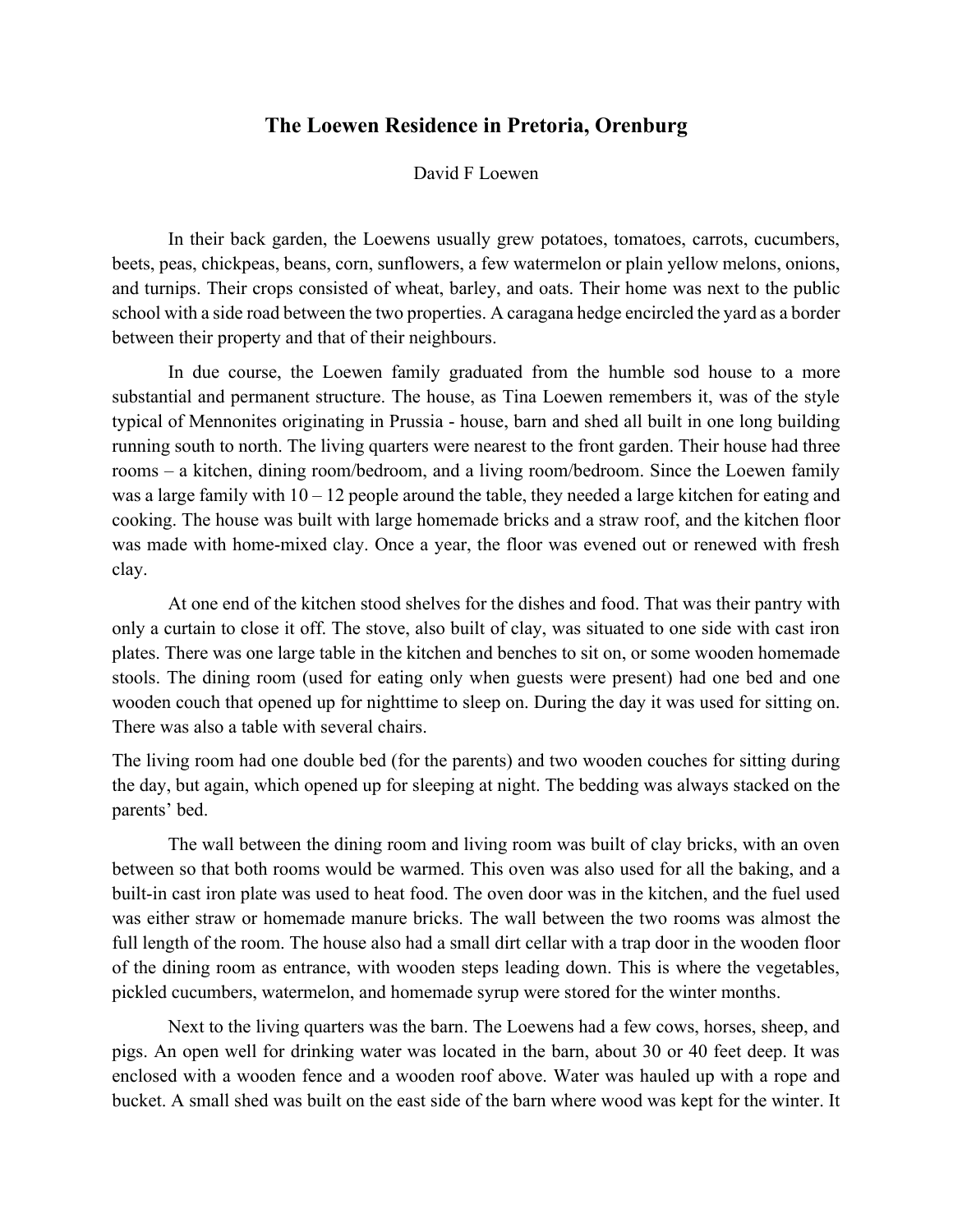was also used for the few ducks and chickens, and also where the clucking hens hatched their chicks. In the summer the chickens would roam freely outside. Next to the barn was a large shed (Scheune) where straw, hay, and equipment was kept, especially during the winter months. This unique building style ensured that no one needed to venture outside during the winter months, when the danger of becoming lost in frigid winter storms was a real threat.

There was another small house on the yard where the older boys slept and entertained their friends. It had two small bedrooms and a hallway. Next to their living quarters was a blacksmith shop and here is where they would also take their baths in the summertime. Abraham Loewen was the only blacksmith in the village so he would fix wheels for other people and also make horseshoes, etc.

Next to this was a smaller room where they heated water in the summertime for baths, washing clothes, etc. There was also an oven, made of clay bricks, for baking bread, and in the fall, they would boil the syrup on that stove. On the yard they had a tread threshing machine which was horse-driven. Four horses were tied to a pole, and they would walk round and round. This would in turn drive the machine, which stood inside the barn walls. The children enjoyed getting on the platform and making the rounds.

Manure bricks, used as fuel for the stove, were made once a year, in the spring, from the horse and cattle manure produced after a long winter in the barn. The manure was mixed with straw and then spread outside on the ground about 8 inches thick. It was then trampled on by horses and flattened with a heavy roller. After a few days it was cut into 1 foot squares, which were piled up so that the air could dry them out. Once the manure "bricks" were dried, they were stored in the little shed, ready for use.

In the summer months, it was the children's task to rake and sweep the yard every Saturday - the yard had to be clean for Sunday. Abraham Loewen made the broom they used from a type of brush which grew wild. During the winter months he fashioned their everyday brooms from sugar cane.

The street had elevated dirt sidewalks on either side of the street with a ditch so that the spring water could run off. The side street between the school and the Loewen property ran south and north. It led past the cattle corral behind their property, through some pastureland, and across the small Gussicha River, and about two miles further to the next village called Suworowka, or #13, where Maria Loewen's brother and sister, Daniel and Anna Eitzen lived. The east exit road of the village led to Karaguj, about 1 mile away.